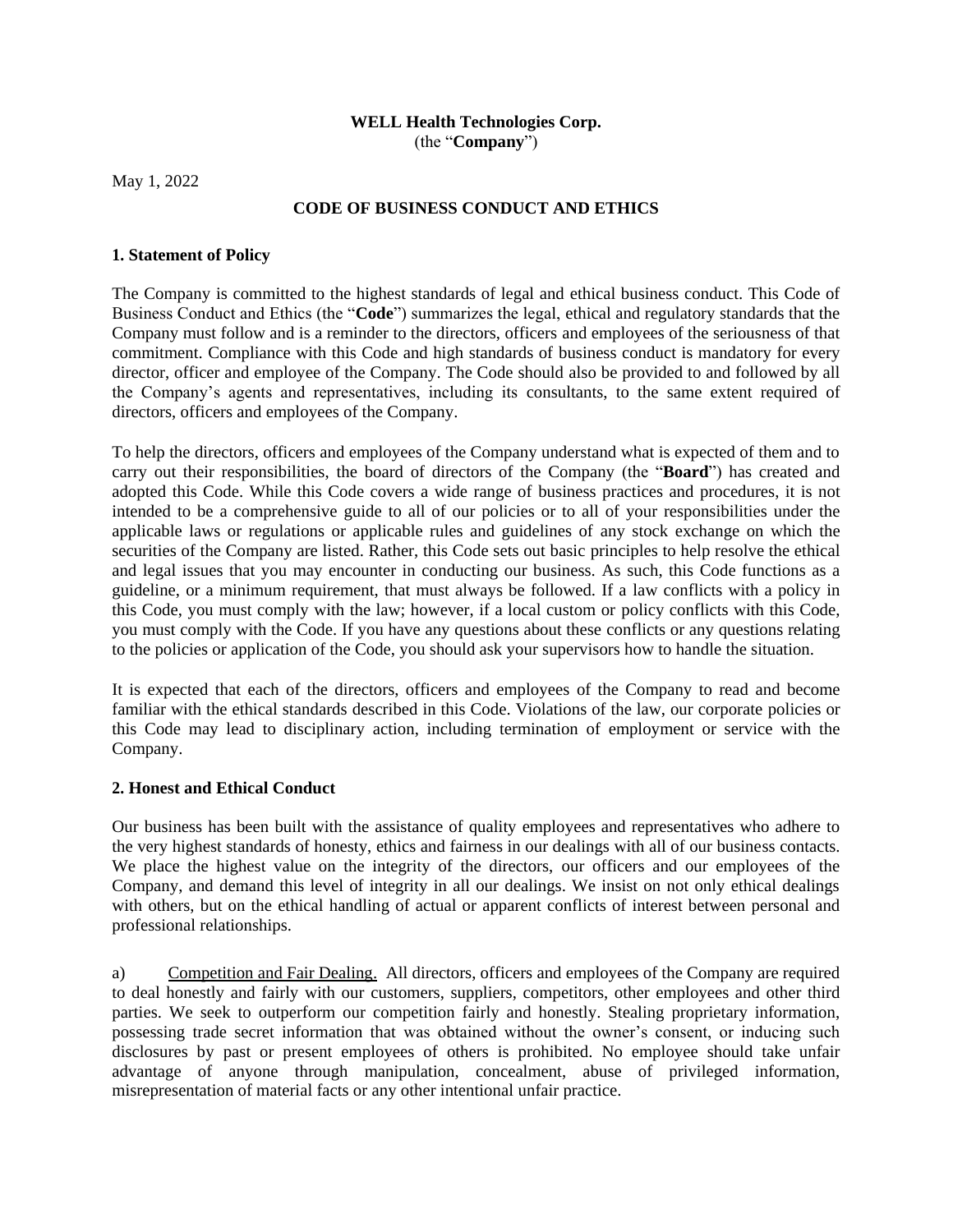b) Conflicts of Interest and Corporate Opportunities. The directors, officers and employees of the Company should not be involved in any activity that creates or gives the appearance of a conflict of interest between their personal interests and the interests of the Company. A conflict of interest occurs when an individual's private interest interferes in any way or may appear to interfere with the interests of the Company as a whole. A conflict situation can arise when a director, officer or employee takes actions or has interests that may make it difficult to perform his or her work for the Company objectively and effectively. Conflicts of interests may also arise when a director, officer or employee, or a member of his or her family, receives an improper personal benefit as a result of his or her position with the Company. Loans to, or guarantees of obligations of, employees and their family members may create conflicts of interest.

It may be a conflict of interest for a director, officer or employee to work simultaneously for a competitor, customer or supplier. The best policy is to avoid any direct or indirect business connection with our customers, suppliers or competitors, except on our behalf. In particular, except as provided below, no director, officer or employee shall:

- i. be a consultant to, or a director, officer or employee of, or otherwise operate an outside business that:
	- 1. markets products or services that compete directly or indirectly with the current or potential products, therapies, therapeutic programs or services developed or being developed by the Company.
	- 2. supplies products or services to the Company, or
	- 3. purchases products or services from the Company,
- ii. accept any personal loan or guarantee of obligations from the Company, except to the extent such arrangements have been approved by outside legal counsel and are legally permissible; or
- iii. conduct business on behalf of the Company that will result either directly or indirectly in personal gain.

Directors, officers and employees must notify the Chair of the Audit Committee of the Company of the existence of any actual or potential conflict of interest. With respect to officers or directors, the Board may make a determination that a particular transaction or relationship will not result in a conflict of interest covered by this Code. With respect to all other employees or agents, outside legal counsel, acting independently, or the Board may make such a determination. Any waivers of this Code as to an officer or director may only be approved by the Board. If you are not sure whether a potential matter constitutes a conflict of interest, please contact the Chair of our Audit Committee, who will assist you in the determination.

c) Confidentiality. Our directors, officers and employees are entrusted with our confidential information and with the confidential information of our suppliers, customers or other business partners. This information includes all non-public information that might be of use to competitors, or harmful to the Company or its customers, if disclosed, and may include (i) technical or scientific information about current and future products, services or research, (ii) business or marketing plans or projections, (iii) earnings and other internal financial data, (iv) personnel information, (v) supply and customer lists, and (vi) other non-public information that, if disclosed, might be of use to our competitors, or harmful to our suppliers, customers or other business partners. This information is our property, or the property of our suppliers, customers or business partners, and in many cases was developed at great expense.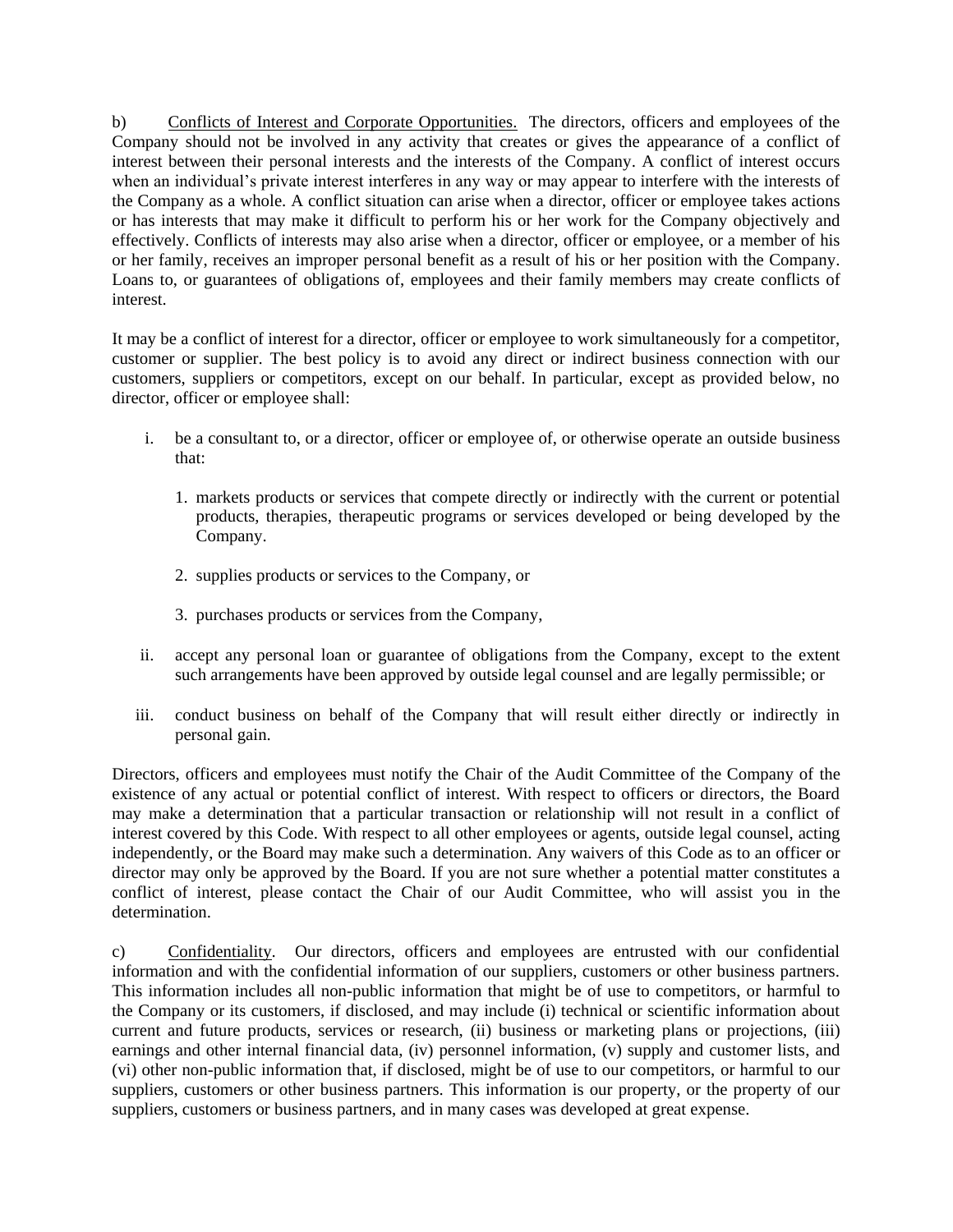Our directors, officers and employees must maintain the confidentiality of confidential information entrusted to them by the Company, their suppliers, customers or other business partners, except when disclosure is authorized by outside legal counsel or is otherwise required by applicable laws or regulations. This obligation to preserve confidential information continues even after your employment ends. In connection with this obligation, some employees may have executed a confidentiality agreement when he or she began his or her employment with the Company. Please see your confidentiality agreement, if any, and the Company's employee handbook for further information regarding your responsibilities in this area.

#### **3. Record-Keeping**

Honest and accurate recording and reporting of information is required of directors, officers and employees of the Company in order to make responsible business decisions. All of the books, records, accounts and financial statements of the Company must be maintained in reasonable detail, must appropriately reflect the Company's transactions, and must conform both to applicable legal requirements and to the Company's system of internal controls.

Many employees regularly use business expense accounts, which must be documented and recorded accurately. If you are not sure whether a certain expense is legitimate, ask your supervisor or manager.

#### **4. Protection and Proper Use of Corporation Assets**

All directors, officers and employees should endeavor to protect the assets of the Company and ensure their efficient use. Theft, carelessness and waste have a direct impact on the Company's profitability. Any suspected incident of fraud or theft should be immediately reported for investigation. Equipment should not be used for non-Company business, though incidental personal use may be permitted. The law forbids persons from stealing the property of the Company, including cash, credit cards and other tangible and intangible assets. Any suspected incident of fraud or theft should be immediately reported for investigation. The Company's information technology system and other technology resources may be used only for legitimate business-related communications, though occasional personal use that is professional and does not interfere with the Company's business may be permitted. All directors, officers and employees are prohibited from sharing their passwords, or customers' passwords. The unauthorized use and/or disclosure of other users' passwords is prohibited. Employees must abide by all security restrictions on all of the Company's technology systems and resources and are prohibited from attempting to evade, disable or "crack" passwords or other security provisions or otherwise attempt to improperly access such systems or resources.

The obligation to protect the assets of the Company includes its proprietary information. Proprietary information includes intellectual property such as trade secrets, patents, trademarks, and copyrights, as well as business, lists of customers, data, codes, programs, methods, processes, and procedures in connection with the development and providing of the Company's products, market research, marketing and service plans, engineering and manufacturing ideas, designs, databases, records, salary information, the Company's agreements with vendors and other third parties, financial information and projections, and other commercially sensitive information which is not readily available to the public through legitimate origins, and any unpublished financial data and reports. Unauthorized use or distribution of this information would violate policy of the Company, could be illegal and may result in civil or even criminal penalties. The obligation to preserve confidential information continues even after employment ends. The following is a summary of the main areas of intellectual property and confidential information: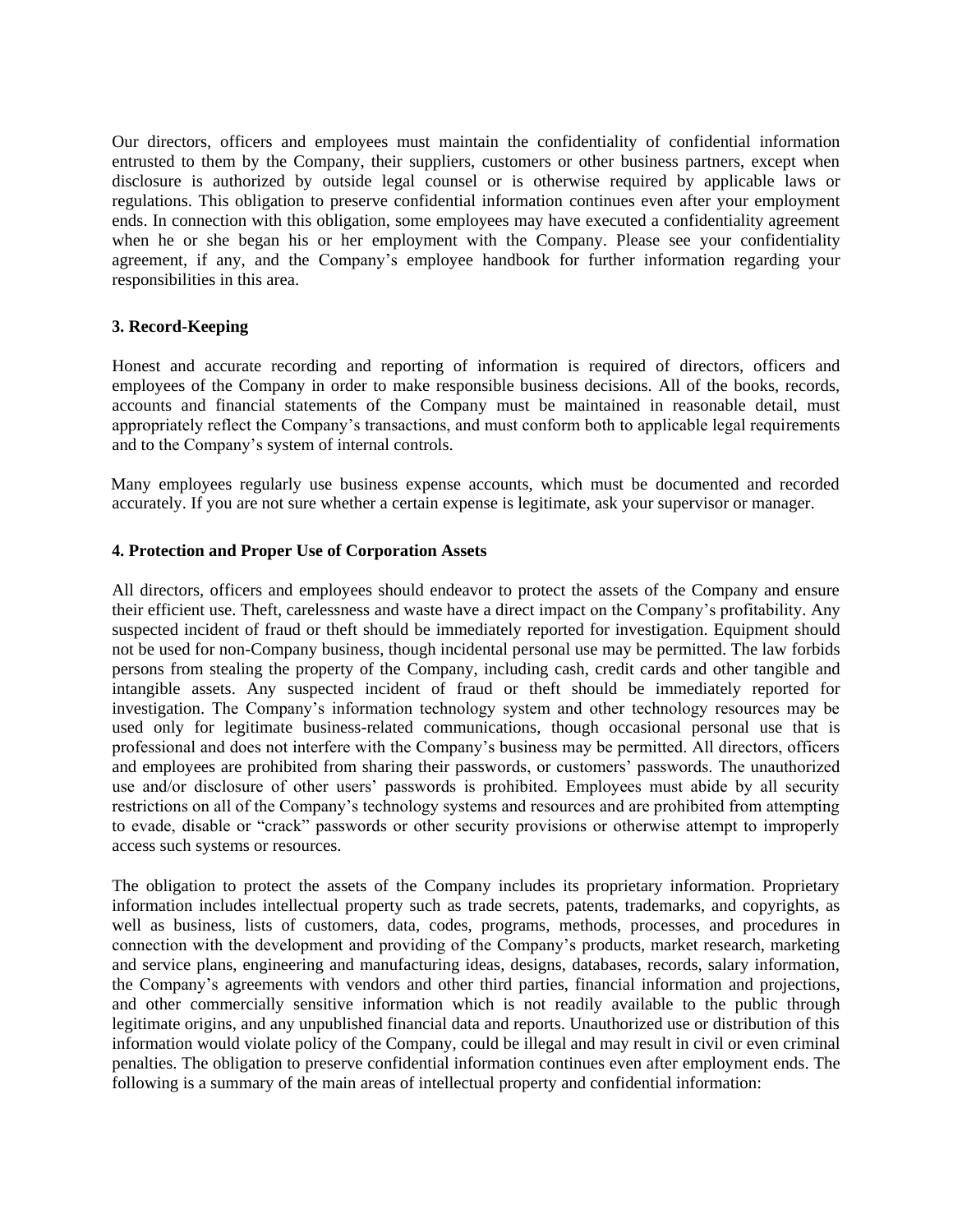a) Patents are granted on inventions, such as new or improved machines, drug compounds, research discoveries, processes, computer programs, and methods of doing business. The Company strives to protect its inventions with patents. The inventions you create in the course of your employment belong to the Company.

b) Trademarks are distinctive symbols, words or groups of words that distinguish the products or services of a particular company from those of other companies. Consistent and careful usage of all trademarks of the Company is imperative.

c) Copyrights protect original works of authorship, such as written materials, software, audio-visual works, photographs, drawings, illustrations and similar works. An employee who creates a work in the scope of his or her employment creates it as a work made for hire, thus the Company is the owner of the copyright. However, the copyright of a work rests initially with the author or authors of the work, therefore it is essential that all contracts involving work to be done for the Company by a third-party secure ownership of the copyright in that work for the Company.

d) Confidential Information is any information that gives the Company a competitive edge in the marketplace or that would harm the Company if disclosed inappropriately. Remember to stamp all confidential information with approved confidential and proprietary markings. You should not leave confidential information in places where it could be easily seen or found by unauthorized individuals. You should not discuss confidential information in public places where you could be overheard. Follow the required procedures for safeguarding and disposing of confidential information, rather than throwing it away in an ordinary garbage can.

Employees, officers and directors are prohibited from taking for themselves personally opportunities that are discovered through the use of corporate property, information or position without the consent of the Board. No employee may use corporate property, information or position for improper personal gain, and no employee may compete with the Company directly or indirectly. Employees, officers and directors owe a duty to the Company to advance its legitimate interests when the opportunity to do so arises.

# **5. Provide Full, Fair, Accurate, Timely and Understandable Disclosure**

We are committed to providing our stockholders and investors with full, fair, accurate, timely and understandable disclosure in the reports of the Company. You must take all steps available to assist the Company in these responsibilities. To this end, directors, officers and employees of the Company shall:

- not make false or misleading entries in our books and records for any reason;
- notify the Chief Financial Officer (the "**CFO**") of the Company, or other person operating in such a capacity, if they become aware of an unreported or questionable transaction;
- maintain a system of internal accounting controls that will provide reasonable assurances to management that all transactions are properly recorded;
- prohibit the establishment of any undisclosed or unrecorded funds or assets;
- maintain a system of internal control over financial reporting that will provide reasonable assurances to our management that material information about the Company is made known to management, particularly during the periods in which our periodic reports are being prepared; and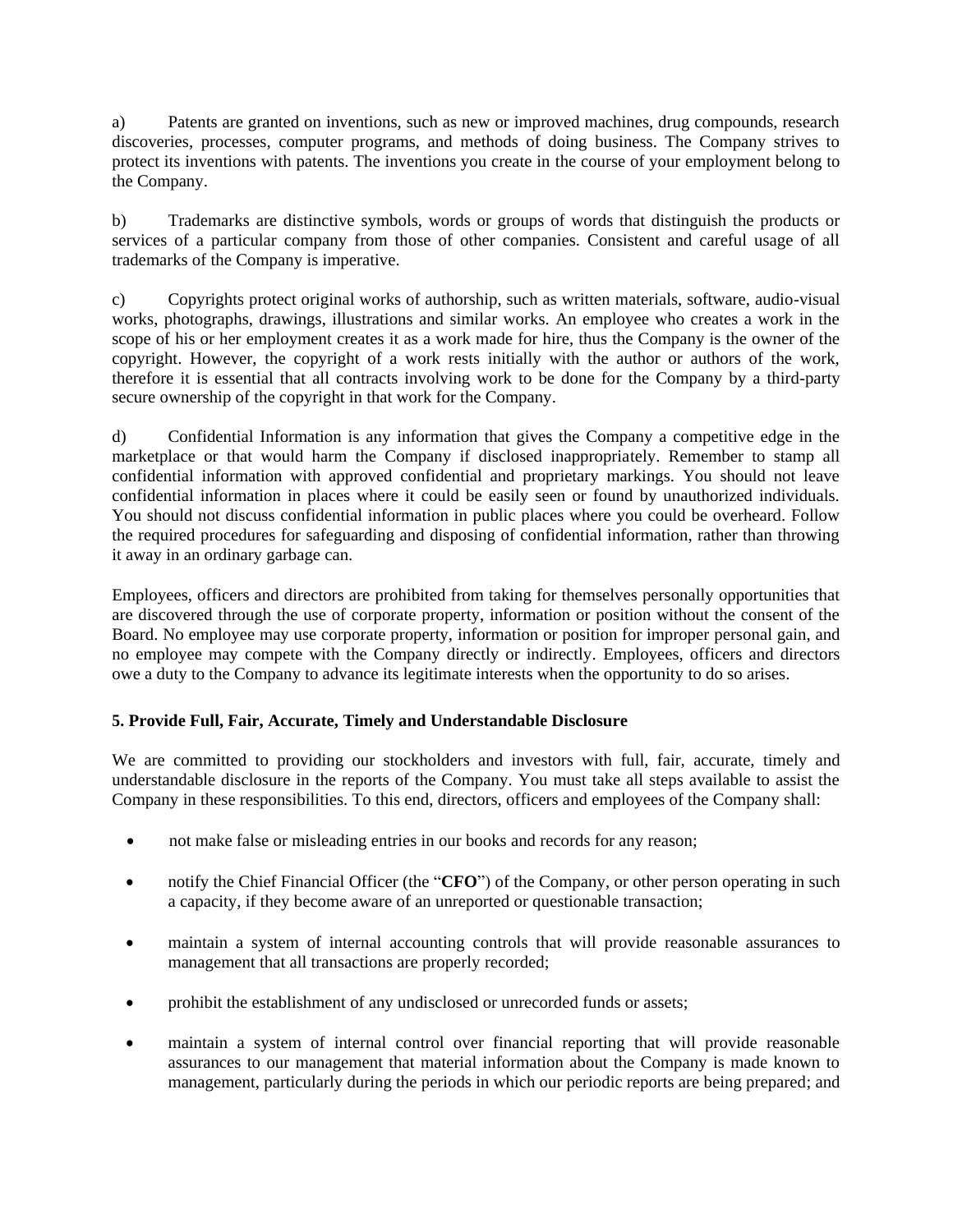present information in a clear and orderly manner and avoid the use of unnecessary legal and financial language in the information provided to stockholders and, if applicable, our periodic reports.

# **6. Special Ethical Obligations for Employees with Financial Reporting Responsibilities**

The Chief Executive Officer ("**CEO**"), CFO, controller, or other persons performing similar functions for the Company (collectively, the "**Principal Officers**"), each bear a special responsibility for promoting integrity throughout the Company. Furthermore, each of our Principal Officers has specific responsibilities with respect to the financial reporting and public disclosures of the Company. Because of this special role, our Principal Officers are bound by the following "Financial Officer Code of Ethics", and each agrees that he or she will:

- act with honesty and integrity, including the ethical handling of actual or apparent conflicts of interests between personal and professional relationships;
- comply with all applicable laws, rules and regulations of federal, state, provincial and local governments, and other appropriate private and public regulatory agencies applicable to the performance of his or her duties with the Company;
- comply with the established accounting procedures, system of internal control over financial reporting of the Company and generally accepted accounting principles;
- promptly disclose to the Audit Committee any significant deficiencies in the design or operation of the internal control over financial reporting of the Company impacting the collection and reporting of financial data and any fraud involving management or other employees who play a significant role in the internal control over financial reporting of the Company; and
- provide information that is accurate, complete, objective, relevant, timely and understandable to ensure full, fair, accurate, timely and understandable disclosure in reports and documents that the Company files with, or submits to, stock exchanges, securities commissions or governmental agencies, and in other public communications made by the Company.

### **7. Compliance with all Laws, Rules and Regulations**

We are committed to full compliance with the laws and regulations of the cities, provinces and countries in which we operate. We expect all of our directors, officers and employees to obey the law. Specifically, we are committed to:

- maintaining a safe and healthy work environment and complying with all applicable safety and health laws. As appropriate, the Company will develop, implement, review and update programs designed to comply with the applicable occupational health and safety legislation standards;
- promoting a workplace that is free from discrimination or harassment based on race, colour, religion, sex, age, national origin, disability or other factors that are unrelated to the business interests of the Company;
- supporting fair competition and laws prohibiting restraints of trade and other unfair trade practices;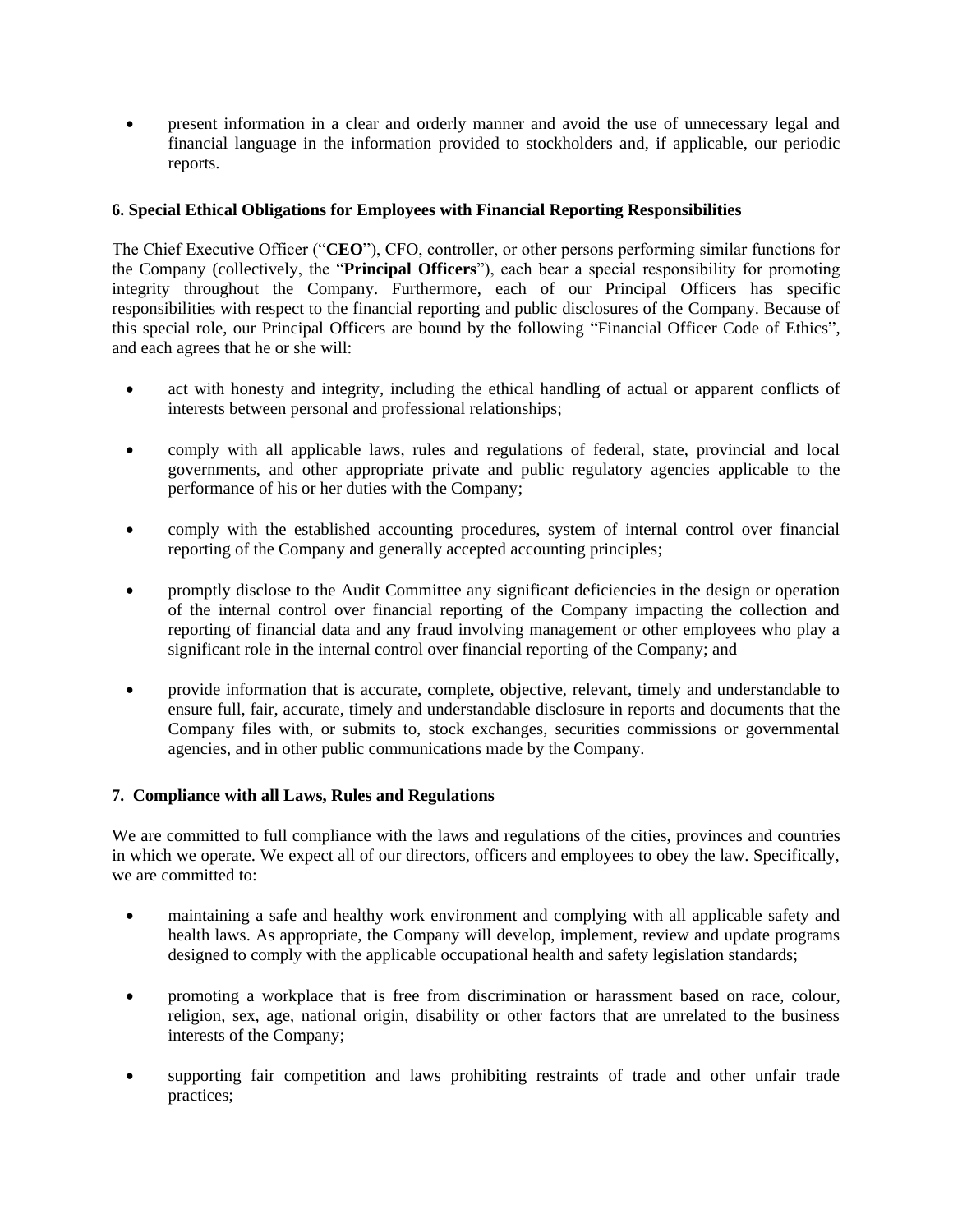- conducting our activities in full compliance with all applicable environmental laws;
- prohibiting any illegal payments, gifts or gratuities to any government or government employee. All directors, officers and employees shall refer to the Company's policies regarding guidelines on the receipt or acceptance of gifts, entertainment or other items from vendors, customers and business partners;
- prohibiting the unauthorized use, reproduction, or distribution of any third party's trade secrets, copyrighted information or confidential information; and
- complying with all applicable securities laws and applicable rules and guidelines of any stock exchange on which the securities of the Company are listed.

### **8. Government and Third-Party Investigations**

The Company may be subjected to information requests, inspections or investigations by governmental entities or private, third-party litigants. The policy of the Company is to cooperate fully with all legal and reasonable information requests, inspections or investigations, but the CEO, CFO or other persons performing similar functions for the Company (collectively, the "**Executive Officers**") are responsible for determining how the Company will respond to such actions. Individual directors, officers and employees are not authorized to respond to such actions without first consulting with an Executive Officer.

All directors, officers and employees should notify an Executive Officer immediately about any governmental or third-party information request, inspection, investigation, search warrant or subpoena of the Company or its personnel or customers. All directors, officers and employees should notify an Executive Officer immediately about any information request, inspection or investigation by any stock exchange or self-regulatory organization that is directed to the Company or its personnel before any information is given to the entity.

### **9. Political Activities**

All directors, officers and employees shall comply with all applicable local, provincial and federal laws regulating contributions to political candidates, campaigns and parties.

All directors, officers and employees are prohibited from making any contribution in the Company's name to any local, provincial or federal political candidate, campaign or party. A personal contribution to a political candidate does not violate this policy. Visits to the Company by political figures for proper business purposes does not violate this policy. Directors, officers and employees should obtain written approval of an Executive Officer before establishing any provincial or federal political action committee.

The Company in no way seeks to discourage any person from participating on an individual basis in political activities on the person's own time. No director, officer or employee, however, may use the Company's name in connection with individual political activities, except if the employee is required by law to identify where he or she is employed in connection with a permitted transaction.

### **10. Money Laundering**

The Company takes a strong stance against the practice of money laundering and takes all reasonable measures to prevent its services from being used for illegal purposes. If there is any concern about the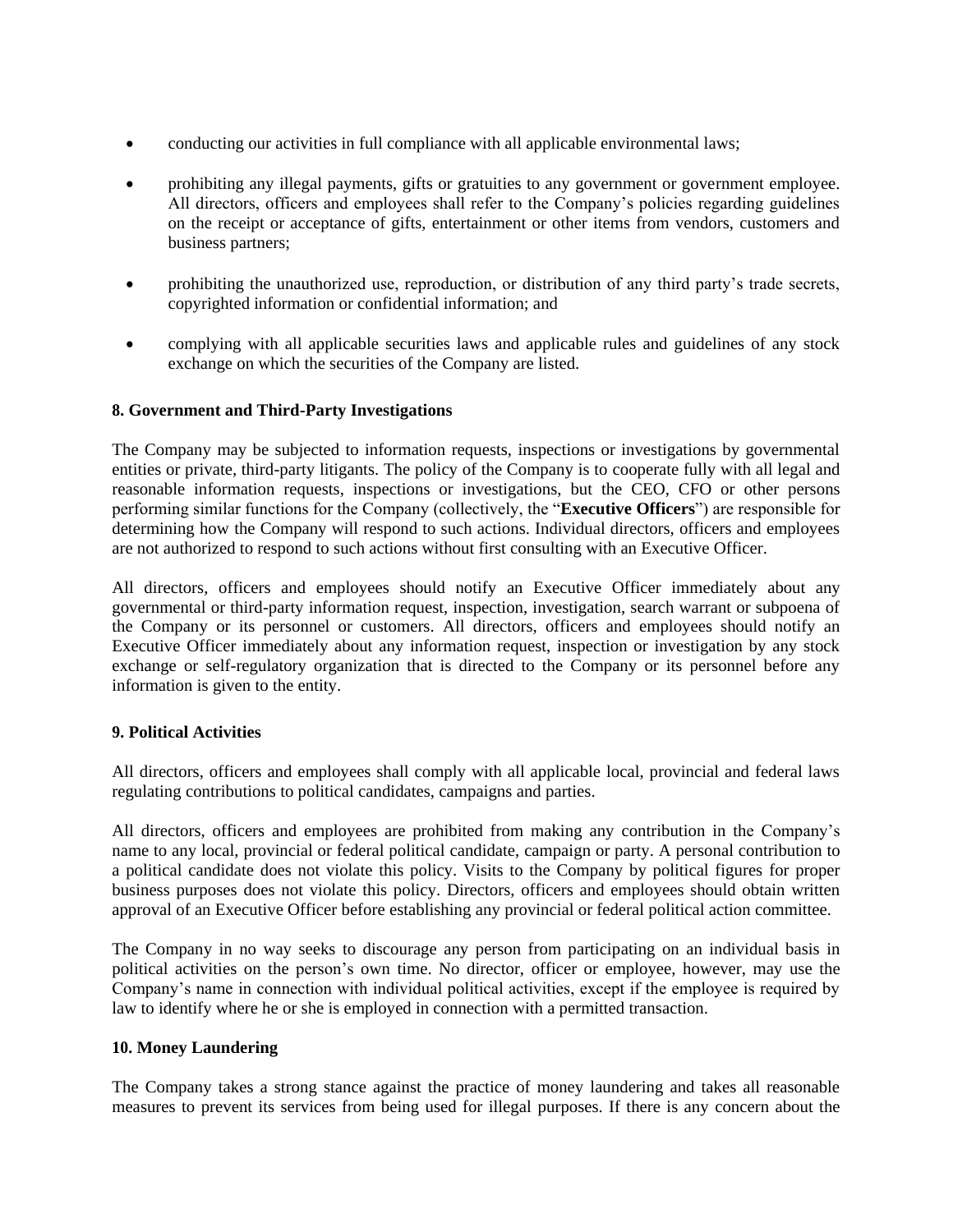reputation, integrity or source of funds of a customer or business associate, the Company will not conduct business with that person or business.

## **11. Compliance Procedures; Reporting Violations; and Effect of Violations**

Compliance with this Code, first and foremost, is the individual responsibility of every director, officer and employee. We attempt to foster a work environment in which ethical issues and concerns may be raised and discussed with supervisors or with others without the fear of retribution. It is our responsibility to provide a system of reporting and access when you wish to report a suspected violation, or to seek counseling, and the normal chain of command cannot, for whatever reason, be used.

a) Administration. Our Board and Audit Committee have established the standards of business conduct contained in this Code and oversee compliance with this Code. This Code will be included in the orientation of new employees and provided to existing directors, officers and employees on an on-going basis.

b) Reporting Violations and Questions. Directors, officers and employees must promptly report, in person or in writing, any known or suspected violations of laws, governmental regulations or this Code in accordance with the Company's Whistleblower Policy. Any questions or violation reports will be addressed immediately and seriously.

c) No Retaliation. We will not allow any retaliation against a director, officer or employee who acts in good faith in reporting any violation. All reports will be treated confidentially to every extent possible.

d) Internal Investigation. When an alleged violation of the Code is reported, we shall take prompt and appropriate action in accordance with the law and regulations otherwise consistent with good business practices. If the suspected violation appears to involve either a possible violation of law or an issue of significant corporate interest, or if the report involves a complaint or concern of any person, whether employee, a stockholder or other interested person regarding the Company's financial disclosure, internal accounting controls, questionable auditing or accounting matters or practices or other issues relating to our accounting or auditing, then the investigator should immediately notify the Chair of the Audit Committee. Additionally, if a suspected violation involves any director or executive officer or if the suspected violation concerns any fraud, whether or not material, involving management or other employees who have a significant role in the Company's internal controls, the investigator, or any person who received such report should immediately report the alleged violation to the Chair of the Audit Committee. The Chair of the Audit Committee or outside legal counsel, as applicable, shall assess the situation and determine the appropriate course of action. At a point in the process consistent with the need not to compromise the investigation, a person who is suspected of a violation shall be apprised of the alleged violation and shall have an opportunity to provide a response to the investigator.

e) Retention of Reports and Complaints. All reports or complaints made to or received by the Audit Committee shall be logged into a record maintained for a period of five years.

f) Consequences of a Violation. Directors, officers and employees that violate any laws, governmental regulations or this Code will face appropriate, case specific disciplinary action, which may include demotion or immediate discharge.